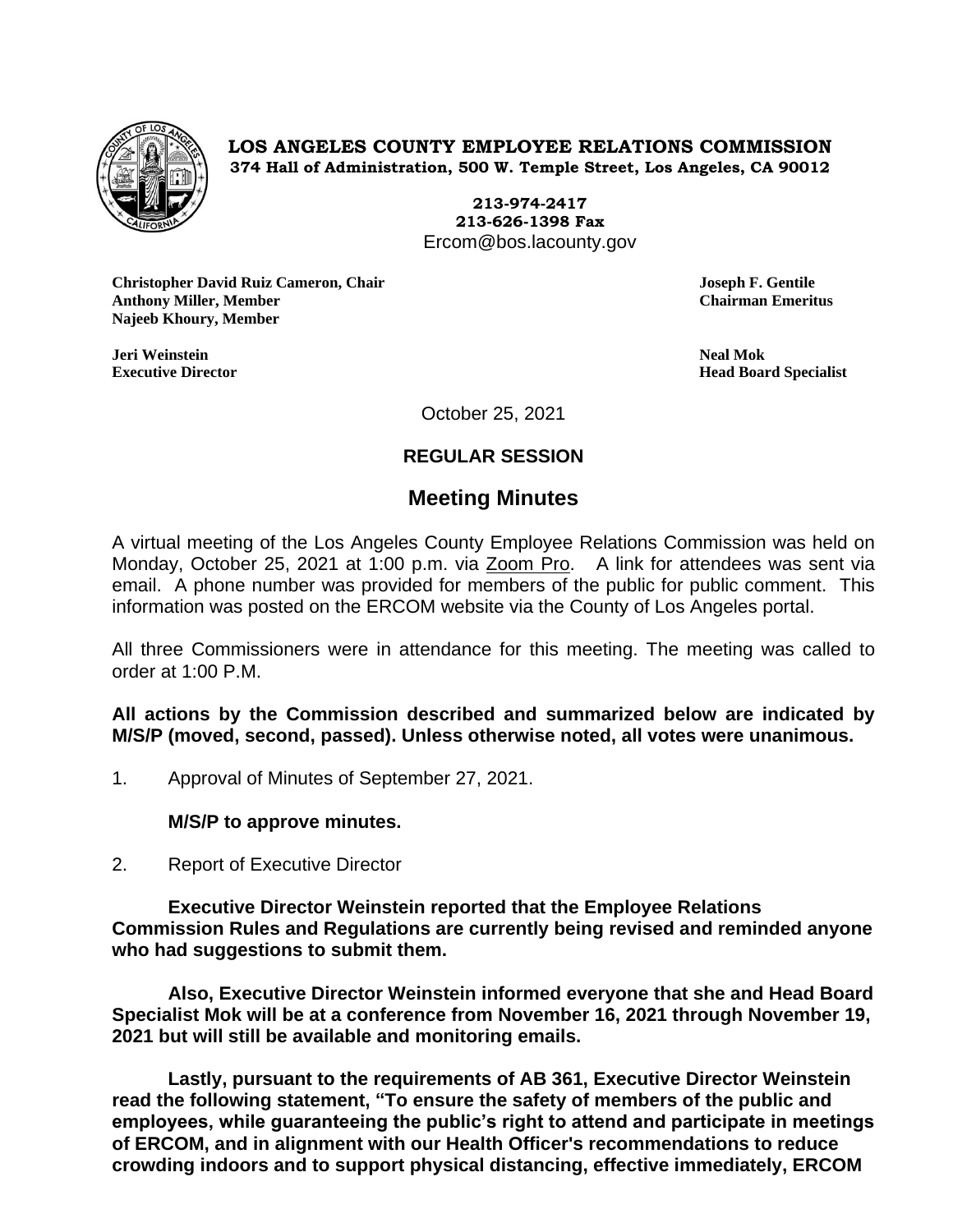**will continue to meet via teleconferencing, in compliance with AB 361 while we are under a State of Emergency and while State or local officials continue to recommend measures to promote social distancing. ERCOM will reconsider the circumstances of the State of Emergency to determine whether teleconferencing should continue within 30 days after today's meeting under AB 361."**

3. Public Comment

## **NONE**

- 4. Consideration of requests for **Unfair Practice Charges:**
	- **a.** International Brotherhood of Electrical Workers, Local 11 **(IBEW)**
		- -UFC 012-21 International Brotherhood of Electrical Workers, Local 11 (IBEW) vs. Department of Public Works (DPW) (Discrimination and Retaliation) (Cont'd from August 23, 2021)

-County's objections and Motion to Dismiss

-Union response to County objections/Motion to Dismiss

#### **M/S/P to grant Union request for continuance.**

- **b.** Association of Deputy District Attorneys of Los Angeles County **(ADDA)**
- **NEW** -UFC 013-21 Association of Deputy District Attorneys of Los Angeles County (ADDA) vs. District Attorney's Office (DA) (Discrimination and Retaliation)

# **M/S/P to grant County request for continuance.**

#### 5. Request to **Withdraw Unfair Practice Charge**

**a.** -UFC 005-21 Service Employees International Union (SEIU), Local 721 vs. Department of Children and Family Services (DCFS) (Interference, Intimidation, Coercion regarding engagement in Union Activities)

Reason: Settlement

#### **M/S/P to move to accept withdrawal.**

6. Consideration of request for **Amendment of Certification:**

**NONE**